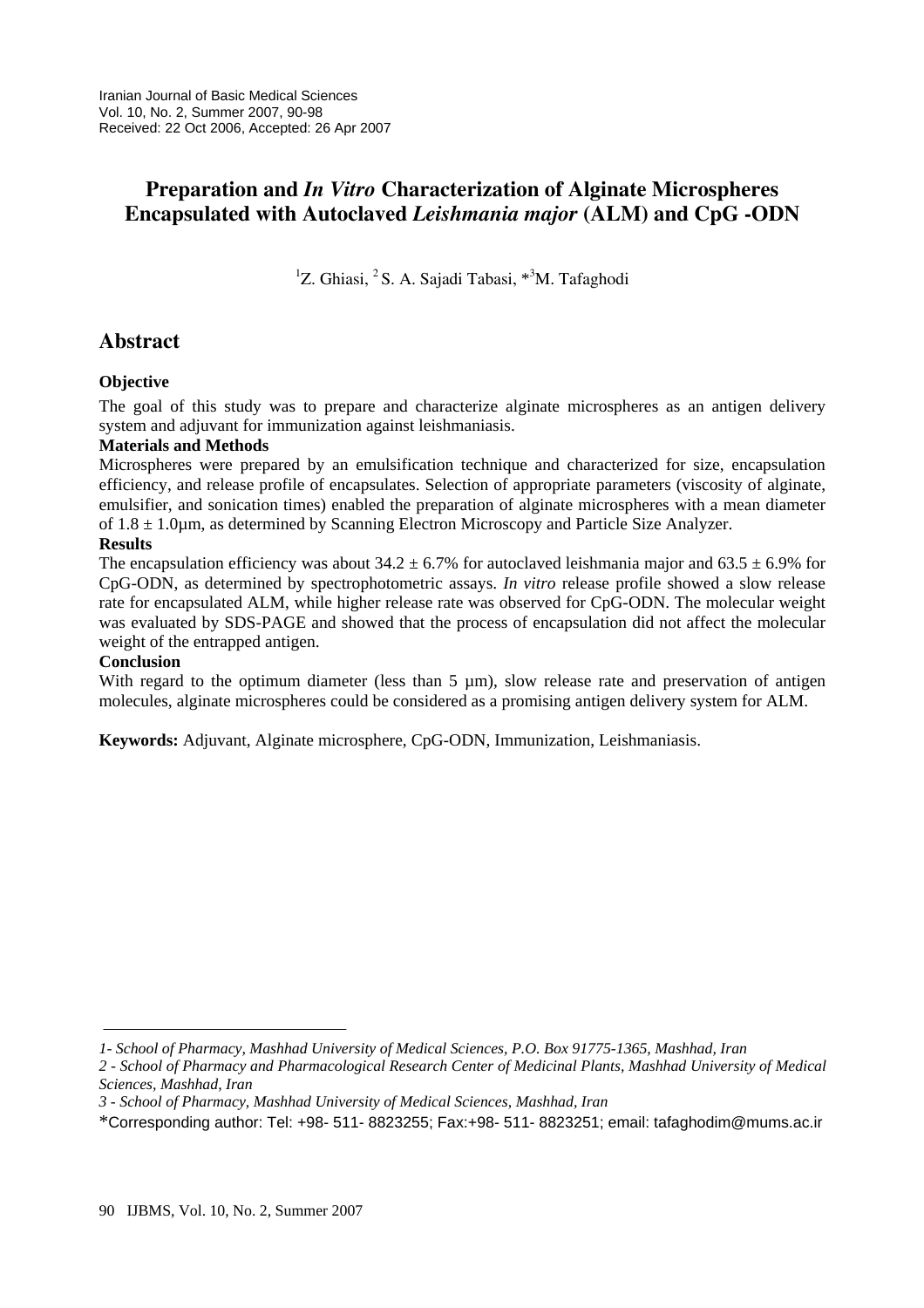## **Introduction**

Leishmaniasis, caused by obligate intracellular parasites of the genus *Leishmania*, affects millions of people in the tropical and subtropical regions of the world, causing a spectrum of manifestations ranging from asymptomatic infection and mild selfhealing cutaneous disease to severe nonhealing diffuse cutaneous and visceral leishmaniasis (1,2). Control of leishmaniasis, through provision of chemotherapy and the control of animal reservoir and vector by a variety of methods, is impractical and difficult to achieve. As such, vaccination becomes an ideal effective method of control (1,3) and recently, several immunoadjuvants (e.g. BCG and G-CSF) have been tested to potentiate the immune responses (3,4).

Sodium alginate is a naturally occurring polysaccharide, which can be easily crosslinked into a solid matrix with the addition of di- or trivalent cations (cross-linking in a water-in-oil emulsion results in the formation of microspheres). Alginate microparticles are safe to be used in animals and they have been used to encapsulate proteins. Recently, alginate microspheres have been used in several immunization studies (5-7). Immunization of animals with alginate microspheres containing antigenic proteins elicited both humoral and cell-mediated immune responses (8).

Oligodeoxynucleotides (ODN) containing unmethylated CpG motifs act as immune adjuvants, boosting the humoral and cellular responses to co-administered antigens (9,10). There are data demonstrating that CpG-ODN, when used as a vaccine adjuvant with leishmania antigen, can induce long-term protection against an intracellular infection in a CD  $+8$  and CD  $+4$  dependants (11-13). The immunogenicity of the antigen and potency of the adjuvant was substantially enhanced by co-delivery in biodegradable microspheres (14). Therefore, the aim of this study was to prepare and characterize alginate microspheres encapsulated with autoclaved leishmania major (ALM) and CpG-ODN adjuvant for immunization against leishmaniasis.

### **Materials and Methods**  *Materials*

Sodium alginate (low and medium viscosity grade) was purchased from Sigma (St Louis, MO, USA). The surfactants (Span-60 and Span-85) and bovine serum albumin (BSA) were obtained from Fluka (Buchs, Switzerland). Autoclaved leishmania major (ALM) was provided by Razi Inc. (Hesarak, Karaj, Iran). CpG oligodeoxynucleotide  $($ # 1826, seq  $(5'$ -3' $)$ : tccatgacgttcctgacgtt) was purchased from Microsynth (Switzerland). Calcium chloride, n-octanol, sodium citrate and isopropyl alcohol were from Merck (Darmstadt, Germany). All chemicals were of analytical grade and were used as received.

### *Methods*

*Preparation of alginate microspheres encapsulated with ALM and CpG-ODN*  An emulsification method was used for preparation of alginate microspheres (15-17). Briefly, an aqueous solution containing sodium alginate (3.0% w/v, low or medium viscosity) was dispersed in a n-octanol solution containing a lipophilic surfactant  $(2.0\%$  w/v, Span-85 or Span-60) by using a mechanical homogenizer (Ultra-turrax T8, Germany) at 21000 rpm or by probe sonication (Soniprep150, MSE, Sussex, UK). In the case of ALM and CpG-ODN loaded microspheres, 3 mg of ALM and 50 µl of CpG-ODN (5 mg/ml in TE buffer) were added in the aqueous solution containing sodium alginate. The w/o emulsion was rapidly added to a solution of calcium chloride in octanol (60 ml, 0.33% w/v), while stirring the whole medium slowly with a magnetic stirrer. After 10 min, 2 ml isopropyl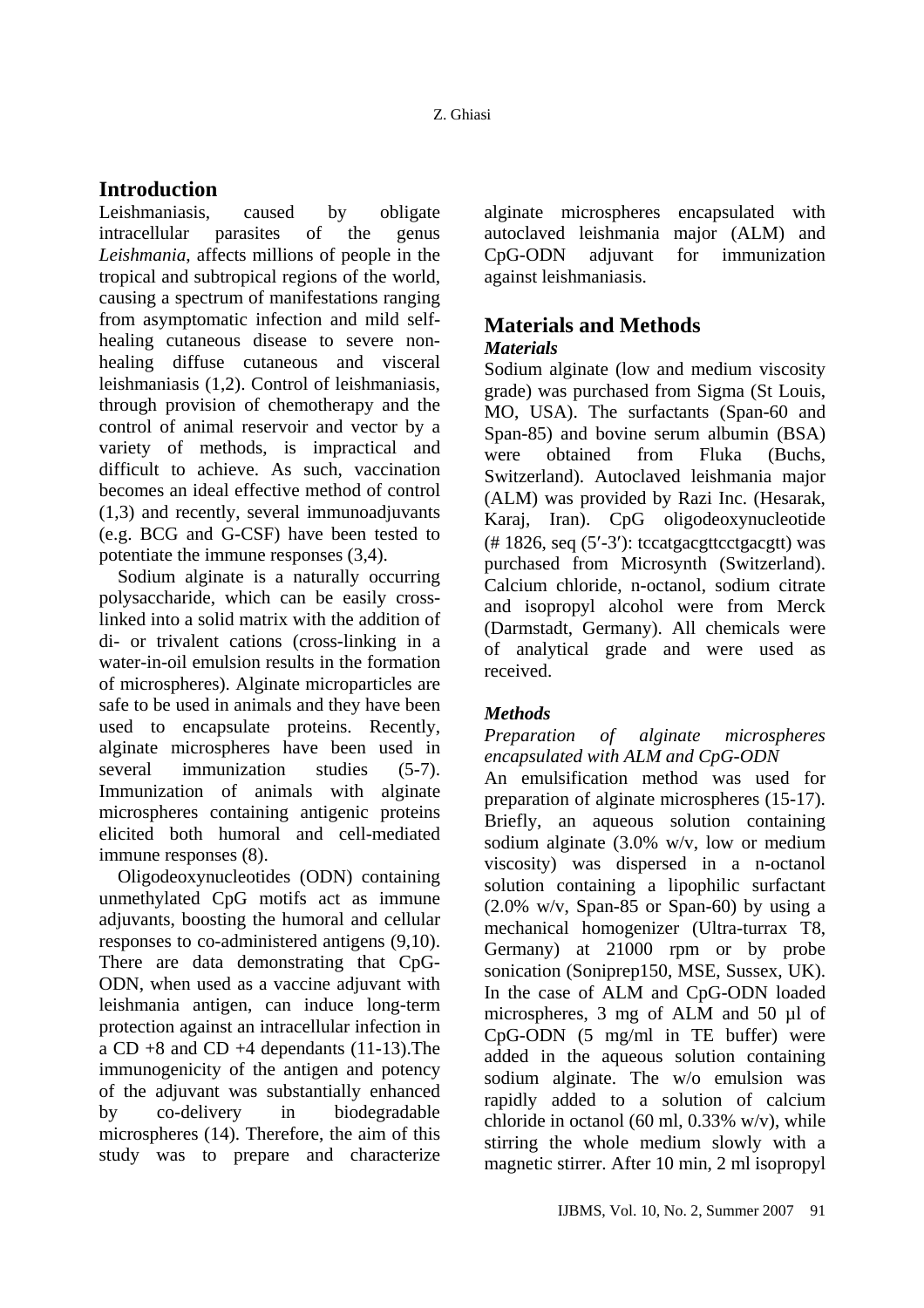alcohol was added dropwise to harden the formed microspheres. The microspheres were collected by filtration, washed with isopropyl alcohol, and finally dried in a vacuum desiccator.

In order to prepare alginate microspheres having a diameter less than 10 um and high load, the effect of surfactant nature and the alginate molecular weight and the influence of sonication time were studied. Six batches of microspheres were prepared and marked as B-1 to B-6 (Table 1). For each variable studied, batches of microspheres were prepared in triplicate.

Table 1. Various parameters investigated to optimize microspheres preparation.

| <b>Batch</b> | Surfactant | Alginate<br>viscosity | Emulsification          |
|--------------|------------|-----------------------|-------------------------|
| $B-1$        | Span 60    | Medium                | Homogenizer             |
| $B-2$        | Span 85    | Medium                | Homogenizer             |
| $B-3$        | Span 85    | Low                   | Homogenizer             |
| $B-4$        | Span 85    | Low                   | Sonication 3×30s        |
| $B-5$        | Span 85    | Low                   | Sonication $2\times30s$ |
| $B-6$        | Span 85    | Low                   | Sonication $1\times30s$ |
|              |            |                       |                         |

## *Particle size determination*

Optical microscope (Olympus, Germany) was used for studying the morphology and size distribution of microspheres. For the latter purpose the diameter of 300 microspheres was determined under the optical microscope equipped with an eyepiece reticule. Particle size (volume mean diameter) and size distribution of the microspheres of the batch-6 was determined using a particle size analyzer (Malvern, UK).

### *Encapsulation efficiency of ALM and CpG-ODN in alginate microspheres*

For determination of the loading of ALM in alginate microspheres, known amounts of ALM loaded microspheres were accurately weighed and completely dissolved in sodium citrate solution (0.1 M, pH 7.4) (17). The Lowry protein assay method (18) was used to determine the ALM concentration in the solution.

Microspheres containing only CpG-ODN were similarly dissolved in sodium citrate solution and the amount of ODN was estimated spectrophotometrically based on absorbance at 260 nm (19). As ALM itself shows absorbance at 260 nm, it was not possible to quantify ODN in its presence. Therefore, CpG-ODN formulated in microspheres under similar conditions without the protein was used to estimate the encapsulation efficiency. For each batch of microspheres the encapsulation efficiency was determined in triplicates.

### *In vitro release studies of ALM and CpG-ODN*

Alginate microspheres (30 mg) containing ALM were suspended in 600 µl of phosphate buffered saline (PBS, 10 mM, pH 7.4, containing 0.01% sodium azide). The suspensions were then incubated at 37 ºC under continuous shaking for 1 week. At various time intervals (0.5, 1, 2, 4, 12, 24, 48 and 168 h), the supernatant  $(500 \text{ µl})$  was removed after centrifugation (5000 g for 5 min) and replaced with fresh medium (14,17). ALM released into the supernatant as quantified by Lowry protein assay method. Similarly, CpG-ODN containing microspheres were incubated in the same condition and the released fraction was estimated spectrophotometrically based on absorbance at 260 nm (19). Each *in vitro* release study was performed in triplicates.

### *Structural stability (molecular weight) of encapsulated antigen*

The molecular weight integrity of encapsulated ALM was determined by sodium dodecyl sulfate - polyacrylamide gel electrophoresis (SDS-PAGE). The ALM released from dissolved microspheres, original ALM and a molecular weight reference marker (molecular weight 14-66 kDa) were loaded onto 10% acrylamide gel and run using electrophoresis system (paya-<br>pajoohesh, Iran). Protein bands were pajoohesh, Iran). Protein bands visualized by silver nitrate staining (18).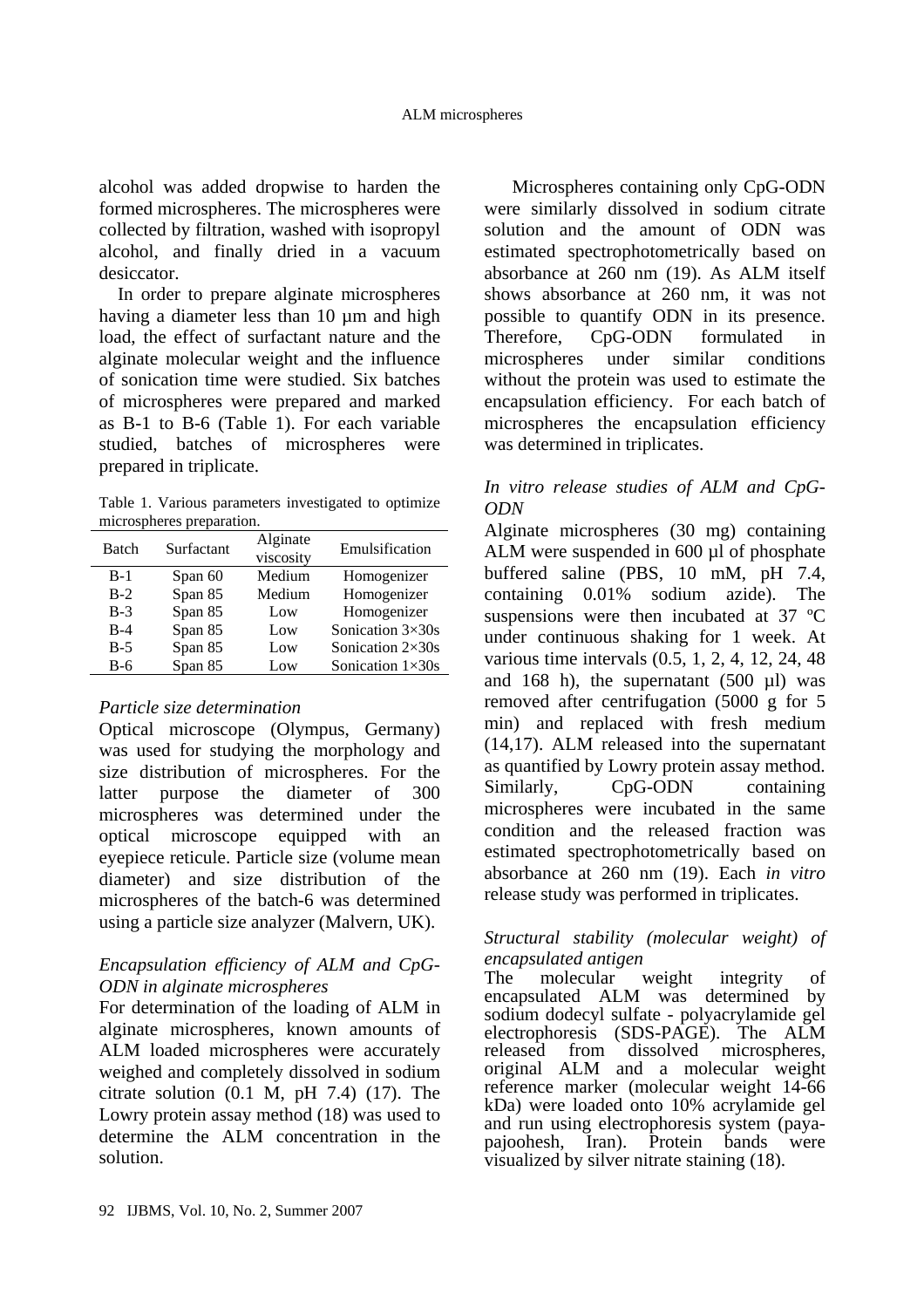#### *Statistical analysis*

Statistical analysis of the results was carried out using unpaired t-test.

### **Results and Discussion**

*Size determination of alginate microspheres*  Microsphere size is an important parameter. Small particles, with sizes smaller than 10 µm can be directly taken up by macrophages and dendritic cells through phagocytosis. It is an important property for stimulating the immune system, whereas larger microspheres (greater than 10 µm) need to undergo biodegradation, before phagocytosis can occur. Degradation, antigen release, location, and antigen presentation of microspheres smaller than 10 µm are expected to be different from larger ones (20). So, in order to prepare small alginate microspheres  $(<10 \mu m)$ , the effect of formulation variables (surfactant nature, alginate molecular weight and sonication) on alginate microsphere size were investigated. The influence of each variable on size features (mean diameter, size range and percentage of microspheres with diameter greater than 10µm) was compared using optical microscope (Table 2, Figure. 1A-1D).

|       |               | Table 2. Size determination of alginate microspheres (optical microscope). |              |                     |
|-------|---------------|----------------------------------------------------------------------------|--------------|---------------------|
|       | Mean diameter | Size range                                                                 | Percent over | Microsphere yield % |
| Batch | (um)          | (um)                                                                       | $10 \mu m$   |                     |
| B-1   |               | Sever clumping, without particulate property                               |              |                     |

B-3  $9.2 \pm 5.0$   $2.5 - 70$   $33.4 \pm 6.5 \%$ 

B-2  $15.7 \pm 5.9$   $5 - 80$   $53.3 \pm 6.6$  %  $64 \pm 9$ 

B-4  $3.3 \pm 1.5$  1 - 22.5  $2 \pm 0.2$  % 86  $\pm 5$ B-5  $3.1 \pm 2.3$   $1 - 20$   $2.3 \pm 0.4$  %  $133 \pm 45$ 

B-6 6.5  $\pm$  3.1 1 - 35 25.3  $\pm$  0.6 % 106  $\pm$  13 **(A) (C)** 200 500 **(B) (D)**  500<br>Micro

Figure 1. Optical microscope pictures from alginate microspheres of batches B-2 (A), B-4 (B), B-5 (C) and B-6 (D).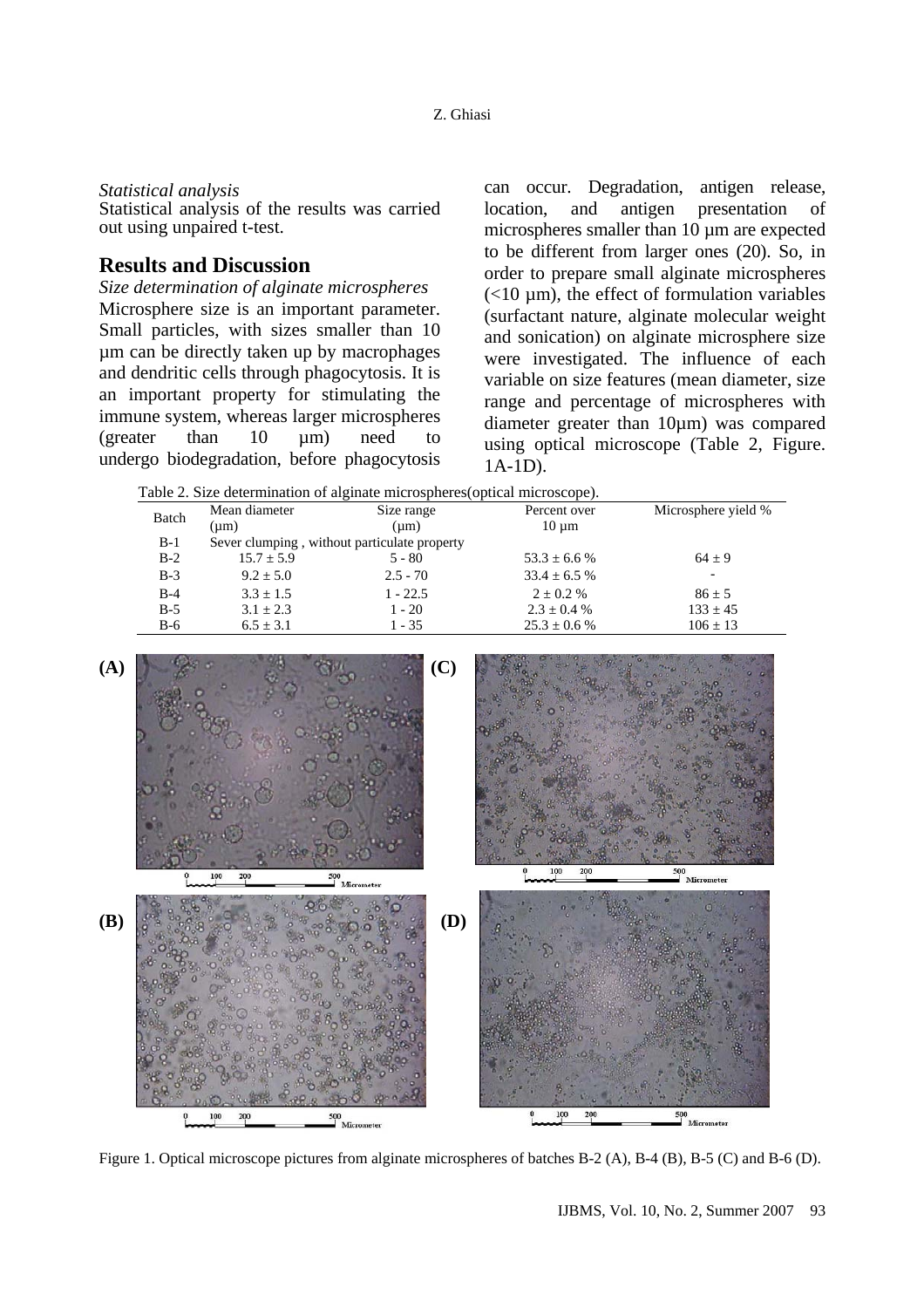Since the present method of microsphere preparation involves emulisification, the surfactant could play an important role in the microsphere production (21). The emulsion required is an water-in-oil (w/o) system, so surfactants with lower HLB, will be optimal. This study showed that Span 60 can not give proper microspheres. This could be due to its HLB which is not as low as required (4,7), as well as to the nature of the surfactant that couldn't produce a fine emulsion, whereas Span 85 ( $HLB = 1.8$ ) could produce smaller aqueous droplets during the emulsification (Batches B-1 and B-2, Table 2). It has also been used by other researchers (6).

The influence of alginate molecular weight was evaluated. Low viscosity grade alginate provided smaller microspheres (Batch B-3, 9.2  $\pm$  5.0 $\mu$ m) as compared to medium viscosity grade alginate (Batch B-2, 15.7  $\pm$ 5.9µm) (p<0.05) (Table 2, Figure. 1A-1D). It has been shown that by increasing the molecular weight of alginate, which would result in higher viscosity of solution, the microsphere size would also increase (6,17). Therefore, sodium alginate with low viscosity grade was used in the further preparations.

Since the emulsified alginate droplets form microspheres, the emulsification procedure



Figure 2. Size distribution curve of B-5 batch. Particle size (volume mean diameter) and size distribution of the microspheres of the batch-6 was determined using a particle size analyzer.

and resulting emulsion have important effects on morphological features of final microspheres. Sonication of microspheres prepared with low viscosity grade alginate, significantly reduced the mean diameter of microspheres, size range, and percentage of microspheres over 10 µm in diameter (Batches B-4, B-5 and B-6 compared with Batch B-3, P $<0.05$ , Table 2). This could be due to the ability of ultrasonic waves to prepare the micron sized droplets (17).

Increasing the sonication time results in decrease in size of aqueous droplets. By increasing the sonication time, some very small microdrops are aggregated together (17). This could explain why the mean diameter of B-6 batch is higher than batches B-5 and B-4 (Batch B-6 compared with batches B-5 and B-6,  $p<0.05$ , Table 2).

As the primary studies revealed that the B-5 batch has the most appropriate morphological and size features, this batch was further studied by particle size analyzer (PSA) (Figure 2) and scanning electron microscope (SEM) (Figure 3). The volume mean diameter of microspheres was determined as  $1.8 \pm 1.0$  µm. Less than 10% of microspheres were larger than 10 µm in diameter.



Figure 3. Scanning electron micrograph of alginate microspheres (B-5 batch).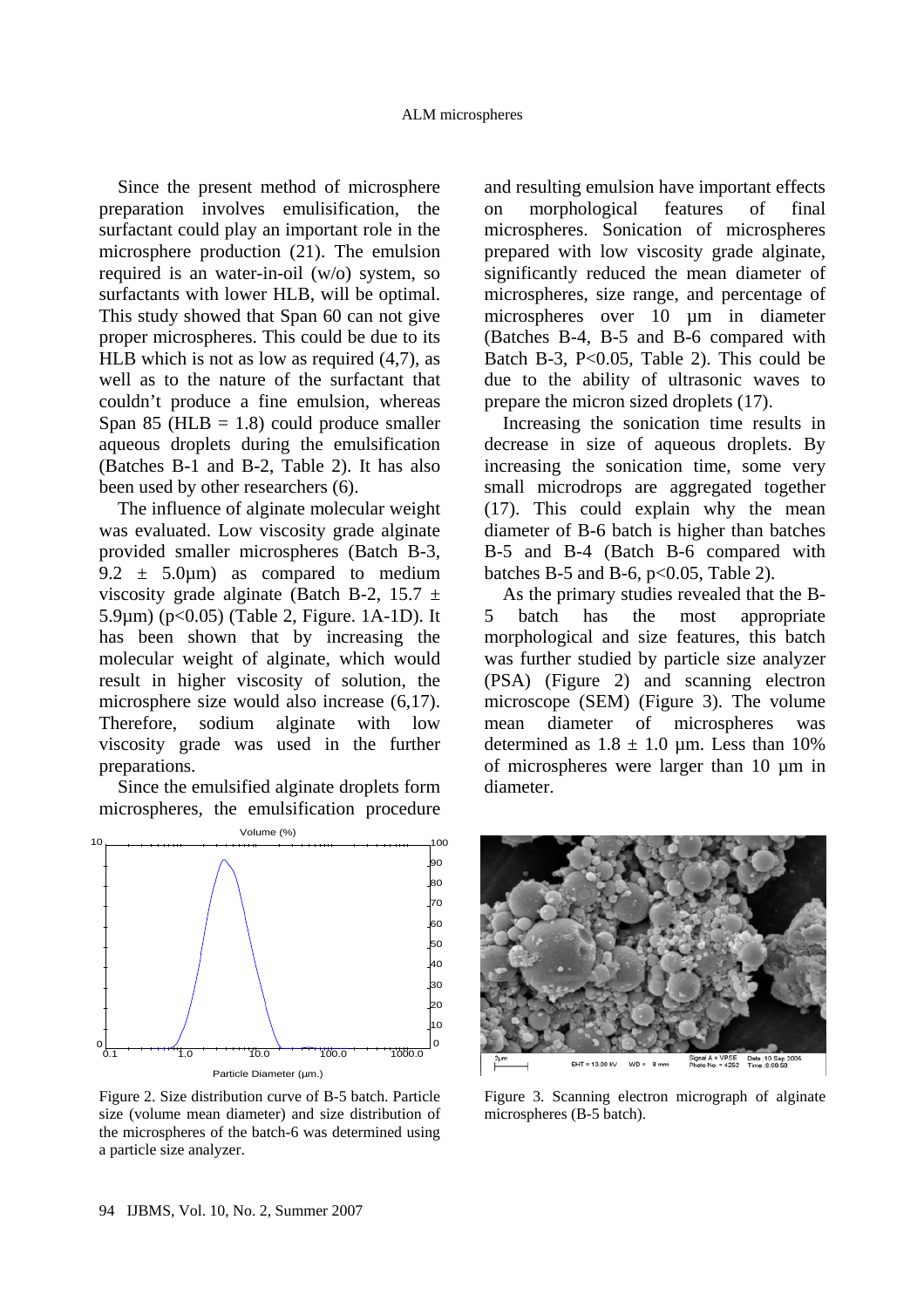#### *Loading of ALM and CpG-ODN in alginate microspheres*

To assess the ability of alginate microspheres to encapsulate protein, the encapsulation efficiency was studied. A protein delivery system with high loading capacity is very advantageous, because it can prevent the loss of antigen and also limit the need of administering high level of carrier (16).

Numerous reports have been published on the encapsulation of proteins in alginate microspheres (5, 6, 16, 22). Differences among data come from the variations in morphology, porosity and the size of microspheres prepared, the molecular weight of encapsulated protein, the viscosity of sodium alginate solution, the nature of surfactant used to stabilize w/o emulsion and some other factors (17,23,24).

The results of encapsulation efficiency studies are summarized in Table 3. Regarding the porous nature of alginate microspheres, the encapsulation efficiencies are usually lower than the PLGA microspheres (14), but other advantages of alginate microspheres could cover this insufficiency. Increasing the sonication time lowered the encapsulation efficiency (comparing Batch B-4 and Batch B-5, p<0.05) due to droplet coalescence and increased probability of contact between the internal solution and the external phase resulting in protein loss (17, 23, 24).

As showed in Table 3, the encapsulation efficiency was very high for CpG-ODN although the molecular weight of CpG-ODN is lower than ALM. The high encapsulation efficiency can be explained by the ionic interactions occurring between the polycation CpG-ODN and the highly negatively charged alginate polymer (5,16).

| Table 3. Encapsulation efficiency of ALM and CpG-ODN in microspheres. |  |  |
|-----------------------------------------------------------------------|--|--|
|                                                                       |  |  |
|                                                                       |  |  |

| Tuble 5. Envariation christener of Tient and CDO ODIT in introduction. |                   |                   |                       |                     |
|------------------------------------------------------------------------|-------------------|-------------------|-----------------------|---------------------|
| Batch                                                                  | ALM encapsulation | ALM encapsulation | CpG-ODN encapsulation | $CpG-ODN$           |
|                                                                        | efficiency %      | range             | efficiency %          | encapsulation range |
| $B-4$                                                                  | $14.3 \pm 3.9$    | $9.8 - 18.4$      | $25.2 \pm 5.9$        | $21.6 - 28.8$       |
| $B-5$                                                                  | $34.2 \pm 6.7$    | $25.5 - 49.2$     | $63.5 \pm 6.9$        | $55.8 - 70.6$       |

*In vitro release profiles of ALM and CpG-ODN from alginate microspheres* 

The polymeric microspheres are generally utilized either for prolonging the circulation half-lives of proteins or for targeted delivery to specific tissues. Alginate matrices have been proven to be useful for the slow release of several potential therapeutic proteins and several studies have demonstrated the usefulness of these systems (16,22).

The release profiles of ALM and CpG-ODN from B-5 batch, which had the best size and encapsulation features, were evaluated in PBS. ALM was released from microspheres with a burst release of  $9.1 \pm 3.0\%$  after 30 min. This was followed by a slow and continuous manner. After 7 days, a total of  $35.7 \pm 8.7\%$  antigen release was occurred (Figure 4A).

The release of CpG-ODN, a much smaller molecule (MW 6363 Da) as compared to ALM (MW about 500 kDa), was apparently faster (14,16). The burst effect was seen as  $28.3 \pm 5.2\%$  and after 7 days of incubation.  $58.3 \pm 4.1\%$  cumulative release was observed (Fig 4B). In comparison of release profile of ALM and CpG-ODN from the microspheres, the lower release of ALM could be attributed to its higher molecular weight and also its particulate nature (ALM is suspension, while CpG-ODN is in solution form). The electrostatic interaction of CpG-ODN (positive charge) with the anionic matrix of alginate should decrease the release rate of CpG-ODN, compared with ALM. But possibly the charge attraction factor has been overshadowed with the molecular weight and particulate nature of ALM.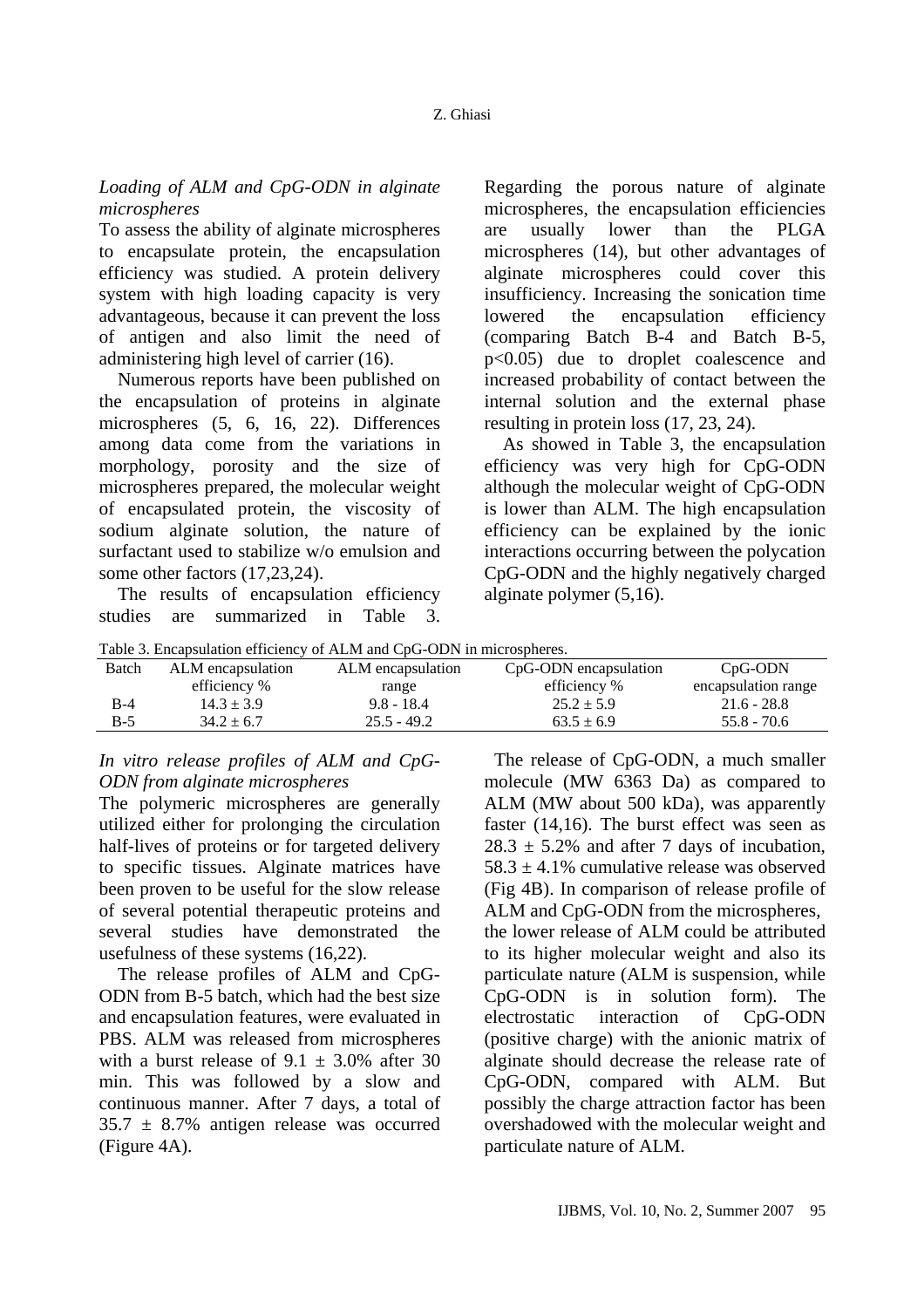

Figure 4. *In vitro* release of encapsulated ALM (A) and CpG-ODN (B) from alginate microspheres (B-5 batch). Microspheres were suspended in PBS buffer at 37 ºC under continuous shaking. At various times the cumulative amounts of released ALM  $(A)$  and CpG-ODN  $(B)$  were quantified. Error bars represents the SEM  $(n=3)$ .

These results indicated that alginate microspheres prepared with this method could effectively control the release profile of encapsulated antigen. It has been shown that particulate antigens, compared with soluble antigens, are better phagocyted by antigen presenting cells and so, they have more potentials for induction of immune responses (14). Alginate microspheres could be used as a delivery system and adjuvant to give to the ALM a particulate entity. Thus, the less antigen release rate the better, because more antigens keep their particulate nature (16).

#### *Structural stability of encapsulated antigen*

A critical point in developing a carrier system for antigens is the preservation of their native molecular weight. During alginate microsphere preparation, ALM was exposed to potentially harsh conditions, such as shear force or contact with surfactants and organic solvents. This may result in alteration of the molecular weight and decrease antigenicity of protein. Therefore molecular weight of ALM encapsulated in the most optimum batch of microspheres (Batch B-5) was evaluated by SDS-PAGE.

In the SDS-PAGE gel, identical bands were observed for the native ALM and the ALM released from alginate microsphere. Hence the data suggested that the Molecular

weight of ALM was not affected by the entrapment procedure (Figure 5). Previous studies also showed similar results (6,16,25).



 Figure 5. Polyacrylamide gel electrophoresis of encapsulated ALM. From left, respectively, the first band is molecular weight maker. The next three bands are native ALM and the last three bands are encapsulated ALM (B-5 batch).

#### **Conclusion**

The present study demonstrated that alginate microspheres with optimum characteristics can be prepared by emulsification method.

The optimum microspheres had a volume mean diameter less than 5 µm. A reasonable encapsulation efficiency for ALM  $(32.4 \pm$ 6.75%) and CpG-ODN (63.5  $\pm$  6.9%) were achieved. The release profiles of encapsulated ALM and CpG-ODN showed that this delivery system can be used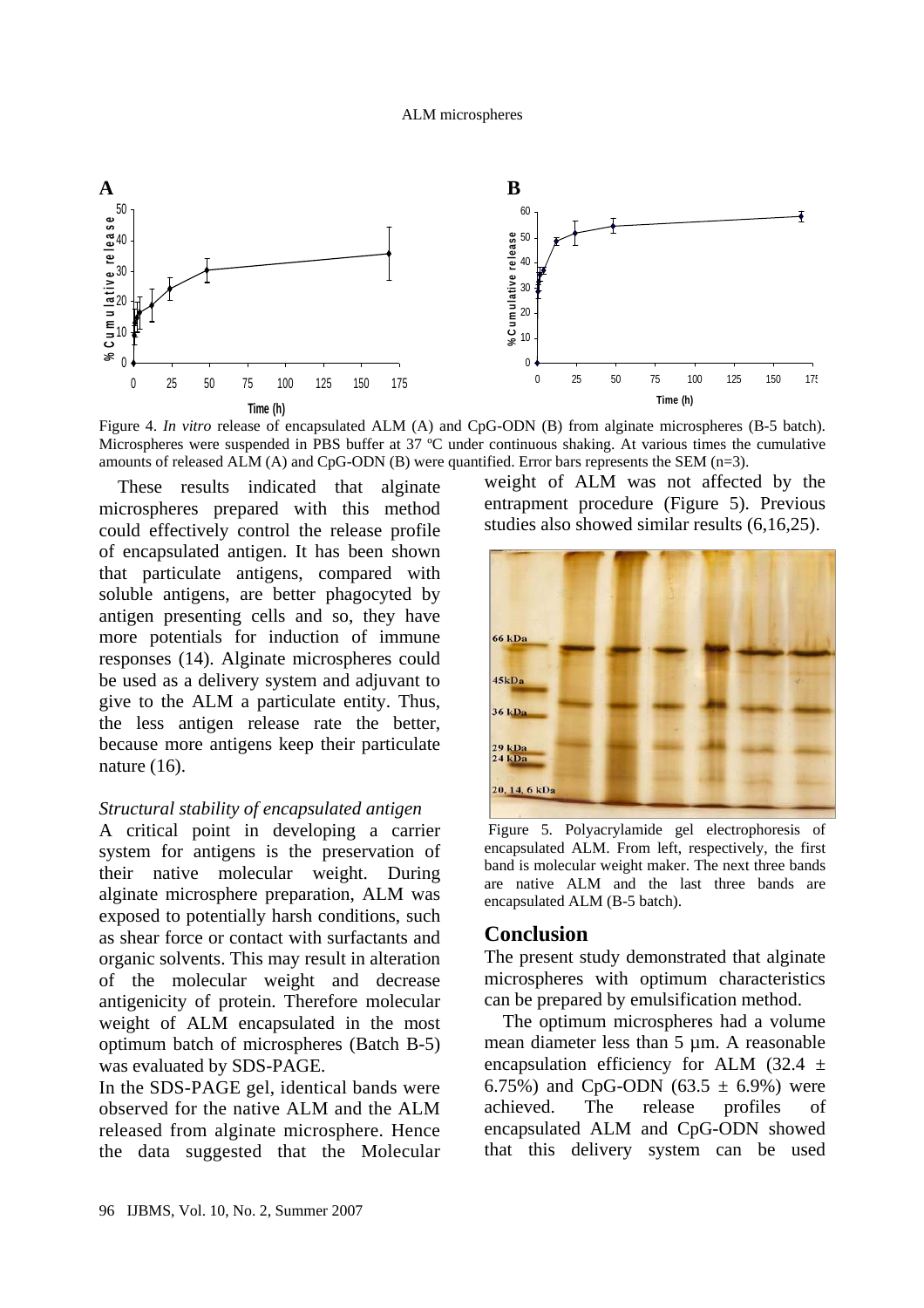successfully to keep the particular properties of antigen for several days. The structural integrity of encapsulated ALM was not affected by encapsulation procedure.

All these characteristics make the alginate microspheres encapsulated with autoclaved leishmania major (ALM) and CpG-ODN adjuvant, particularly interesting for immunization against leishmaniasis.

#### **Acknowledgement**

This study was part of a research project which was financially supported by the vice chancellor for research of Mashhad University of Medical Sciences. Also Dr Gilani from the Department of Pharmaceutics, Faculty of Pharmacy, Tehran University of Medical Sciences is greatly acknowledged for his cooperation in particle size analysis.

#### **References**

- 1. Handman E. Leishmaniasis: current status of vaccine development. Clin Microbiol Rev 2001; 14: 229-243.
- 2. Modabber F. Vaccines against leishmaniasis. Ann Trop Med Parasitol 1995; 89: 83-88.
- 3. Satti I N, Osman H Y, Daifalla N S, Younis S A, Khalil E A, Zijlstra E E, e t al. Immunogenicity and safety of autoclaved Leishmania major plus BCG vaccine in healthy Sudanese volunteers. Vaccine 2001; 19: 2100-2106.
- 4. Follador I, Araujo C, Orge G, Cheng L H, de Carvalho L P, Bacellar O, et al. Immune responses to an inactive vaccine against American cutaneous leishmaniasis together with granulocyte-macrophage colonystimulating factor. Vaccine 2002; 20: 1365-1368.
- 5. Fundueanu G, Esposito E, Mihai D, Carpov A, Desbrieres J, Rinaudo M, et al. Preparation and characterization of Ca-alginate microspheres by a new emulsification method. Int J Pharm 1998; 170: 11-21.
- 6. Lemoine D, Wauters F, Bouchend'homme S, Preat V.Preparation and characterization of alginate microspheres containing a model antigen. Int J Pharm 1998; 176: 9-19.
- 7. Tafaghodi M, Jaafari M R, Sajadi Tabasi S A. Nasal immunization studies by liposomes encapsulated with tetanus toxoid and CpG-ODN. Eur J Pharm Biopharm 2006; 64: 138-145.
- 8. Mittal S K, Aggarwal N, Sailaja G, van Olphen A, HogenEsch H, North A, et al. Immunization with DNA, adenovirus or both in biodegradable alginate microspheres: effect of route of inoculation on immune response. Vaccine 2000; 19: 253-263.
- 9. Gupta R K, Siber G R. Adjuvants for human vaccines--current status, problems and future prospects. Vaccine 1995; 13: 1263-1276.
- 10. Krieg A M. Mechanisms and applications of immune stimulatory CpG oligodeoxynucleotides.Biochim. Biophys Acta (BBA) - Gene Structure and Express 1999; 1489: 107-116.
- 11. Mendez S, Tabbara K, Belkaid Y, Bertholet S, Verthelyi D, Klinman D, et al. Coinjection with CpGcontaining immunostimulatory oligodeoxynucleotides reduces the pathogenicity of a live vaccine against cutaneous Leishmaniasis but maintains its potency and durability. Infect Immun 2003; 71: 5121-5129.
- 12. Rhee E G, Mendez S, Shah J A, Wu C Y, Kirman J R, Turon T N, et al. Vaccination with heat-killed leishmania antigen or recombinant leishmanial protein and CpG oligodeoxynucleotides induces long-term memory CD4+ and CD8+ T cell responses and protection against leishmania major infection. J Exp Med 2002; 195: 1565-1573.
- 13. Verthelyi D, Kenney R T, Seder R A, Gam A A, Friedag B, Klinman D M. CpG oligodeoxynucleotides as vaccine adjuvants in primates. J Immunol 2002; 168: 1659-1663.
- 14. Diwan M, Tafaghodi MSamuel J. Enhancement of immune responses by co-delivery of a CpG oligodeoxynucleotide and tetanus toxoid in biodegradable nanospheres. J Control Rel 2002; 85: 247-262.
- 15. Tafaghodi M. Nasal immunization using biodegradable microspheres and liposomes: tetanus toxoid as a model. Ph.D. Thesis, Mashhad: University of Medical Sciences; 2003.
- 16. Tafaghodi M, Sajadi Tabasi S A, Jaafari M R. Induction of systemic and mucosal immune responses by intranasal administration of alginate microspheres encapsulated with tetanus toxoid and CpG-ODN. Int J Pharm 2006; 319: 37-43.
- 17. Tafaghodi M, Sajadi Tabasi S A, Jaafari M R. Formulation and characterization and release studies of alginate microsphere encapsulated with tetanus toxoid. J Biomat Sci Polymer Ed 2006; 17: 909-924.
- 18. Waterborg J H. Quantitation of proteins. In: Walker J. (ed.). The Protein Protocols Handbook. Newjersey: Humana Press; 2002. 3-36.